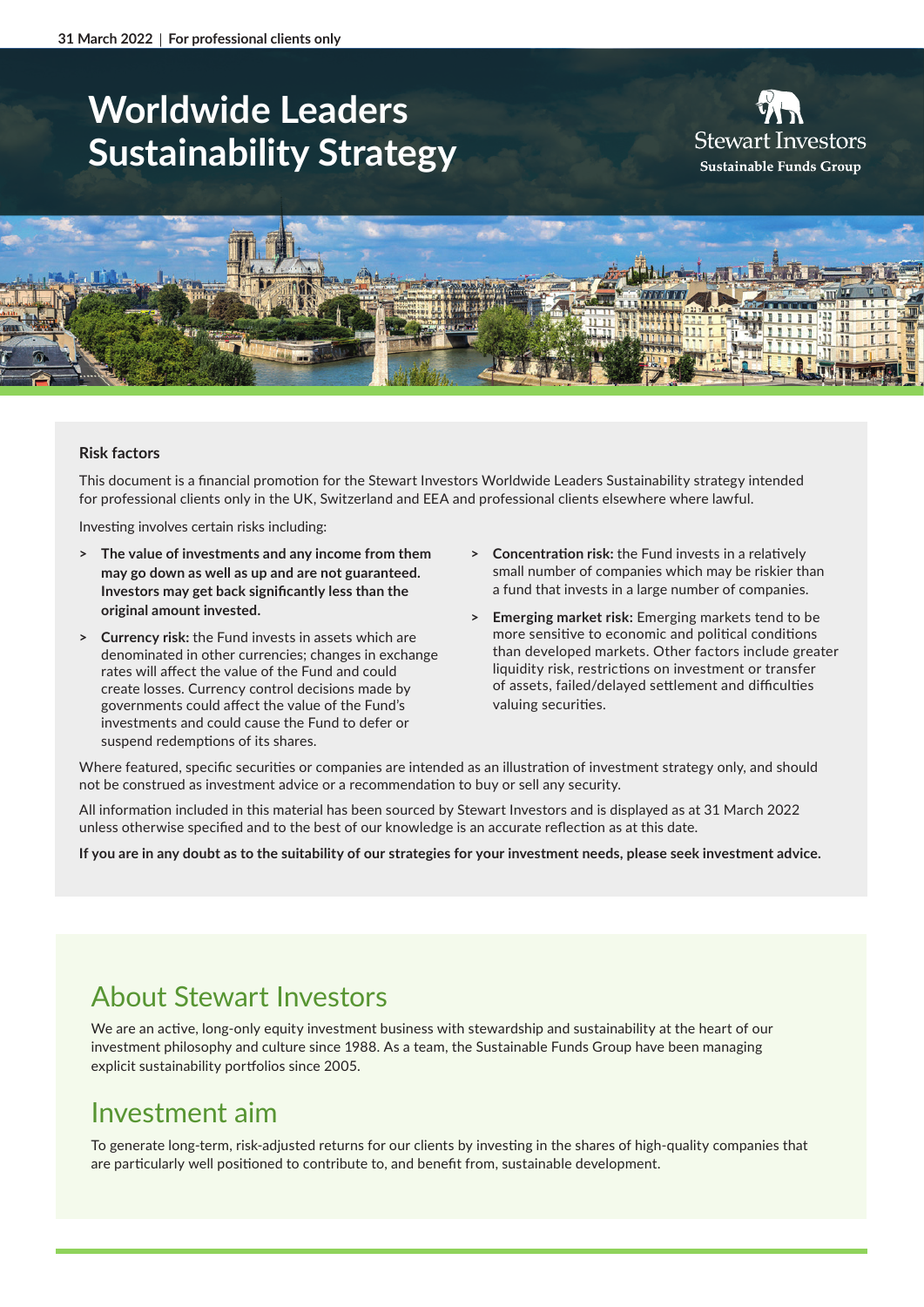### Key facts\*

| Strategy launch             | November 2013                          |
|-----------------------------|----------------------------------------|
| <b>Strategy size</b>        | USD 700 million                        |
| Lead portfolio manager      | Sashi Reddy                            |
| Investment team             | Sustainable Funds Group<br>14 analysts |
| <b>Number of companies</b>  | 40-60 (current 40)                     |
| Active share                | 97%                                    |
| Investment horizon          | $5-10+$ years                          |
| Name turnover (5yrs)        | 30% p.a.                               |
| Market capitalisation       | Free float > USD 3 billion             |
| <b>Comparator benchmark</b> | MSCI AC World Index                    |
| Annual management charge    | $0.45%$ p.a.                           |

### Investment philosophy

- > **We are stewards.** Our role is to allocate society's capital to productive uses, in accordance with our [Hippocratic Oath](https://www.stewartinvestors.com/all/about-us/our-hippocratic-oath.html).
- > **We are long term.** Our time horizon is measured in years, not weeks, and we value companies accordingly.
- > **We invest only in companies contributing to a more sustainable future.** We engage constructively as owners to help companies on their sustainability journeys.
- > **We invest only in high-quality companies.** We invest in companies with exceptional cultures, strong franchises and resilient financials.
- > **We believe capital preservation is important for capital growth.** We define risk as the possibility of the permanent loss of client capital.

**This philosophy is proven across strategies and business cycles for nearly four decades.**

\*Source: Stewart Investors as at 31 March 2022. Data shown for a representative Stewart Investors Worldwide Leaders Sustainability account. Parameters shown are guidelines only and not hard risk limits. This information is provided for illustrative purposes to demonstrate Stewart Investors' activity within the strategy for the period shown. It is not a recommendation or solicitation to purchase or invest in any fund. Differences between the representative account-specific constraints, currency or fees and those of a similarly managed fund or mandate would affect results.

# What we mean by sustainability

Our process is deeply qualitative, based on fundamental, bottom-up research and analysis of the [sustainability](https://www.stewartinvestors.com/all/sustainable-funds-group/how-we-invest/our-approach.html) positioning of companies. We meet regularly with management teams, conduct site visits, and commission third-party research. Our assessment of company sustainability focuses on:

- Sustainability positioning of products and services
- Quality of management and treatment of all stakeholders

 $\mathbf 1$ 

- Operational performance and environmental and social impacts
- Ability to navigate sustainability headwinds and 4 tailwinds such as changing regulations and consumer trends

#### **Exclusions**

We have a detailed [exclusions policy](https://www.stewartinvestors.com/all/insights/sfg/our-position-on-harmful-and-controversial-products-and-services.html) explaining the sectors and sorts of companies we will never invest in.

#### **Engagement**

We invest time and energy in [engaging](https://www.stewartinvestors.com/all/sustainable-funds-group/how-we-invest/engagement.html) and encouraging companies to improve their sustainability practices and product offerings.

#### **Voting**

We do not outsource voting decisions or any part of the engagement process; this is a core part of our role.

Visit our [website](https://www.stewartinvestors.com/all/sustainable-funds-group/our-policies.html) to view our position on harmful and controversial products and services and our climate change statement.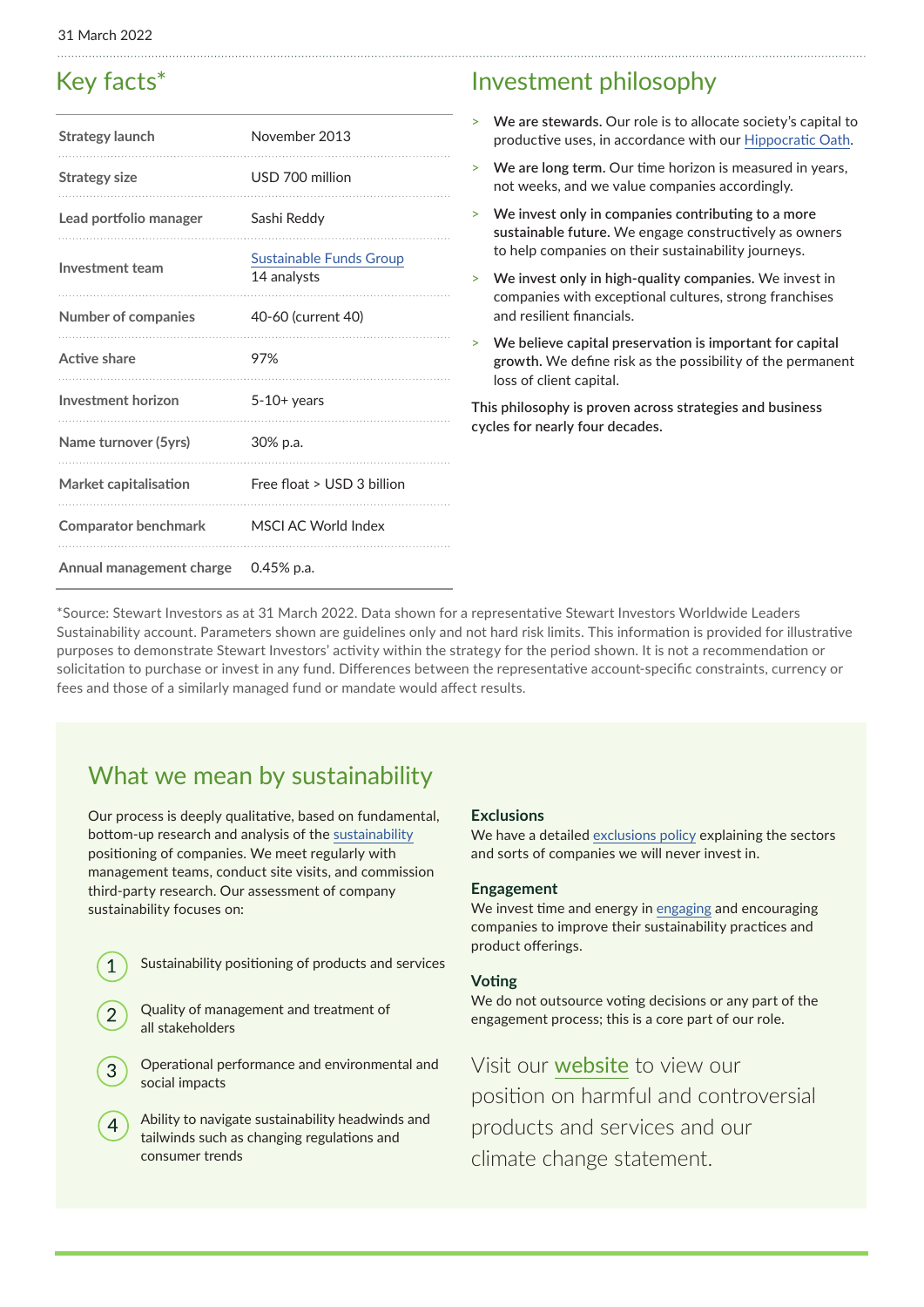# Top 10 holdings - high conviction

We have a bottom-up approach and aim to invest only in well-stewarded, high-quality companies with sustainability at the heart of all investment considerations. Our portfolios are high conviction (top 10 holdings typically 30%-50%) and are completely benchmark agnostic.

| Company                                                                                         | Country              | Sector                     | Portfolio (%) | Index $(\%)$ |
|-------------------------------------------------------------------------------------------------|----------------------|----------------------------|---------------|--------------|
| Costco<br>International chain of membership warehouses                                          | <b>United States</b> | Consumer<br><b>Staples</b> | 5.0           | 0.4          |
| bioMérieux<br>Diagnostics leader specialising in microbiology and molecular biology             | France               | <b>Health Care</b>         | 5.0           |              |
| <b>Deutsche Post DHL Group</b><br>World's largest logistics service provider                    | Germany              | Industrials                | 4.8           | 0.1          |
| Mahindra & Mahindra<br>Agricultural machinery, vehicles and a conglomerate                      | India                | Consumer<br>Discretionary  | 4.7           |              |
| <b>Fortinet</b><br>Network cybersecurity hardware and software                                  | <b>United States</b> | Information<br>Technology  | 4.3           | 0.1          |
| <b>HDFC</b><br>Leading provider of housing loans in India with strong brand<br>reputation       | India                | Financials                 | 4.1           | 0.1          |
| <b>Tata Consultancy Services</b><br>IT services, consulting and outsourcing                     | India                | Information<br>Technology  | 4.0           | 0.1          |
| Halma<br>Safety equipment for hazard detection and life-saving technology                       | United<br>Kingdom    | Information<br>Technology  | 3.5           |              |
| <b>CSL</b><br>Biotherapies and influenza vaccines for life-threatening medical<br>conditions    | Australia            | <b>Health Care</b>         | 3.3           | 0.1          |
| Jack Henry & Associates<br>Provider of core banking software, cyber security and IT outsourcing | <b>United States</b> | Information<br>Technology  | 3.2           |              |
|                                                                                                 |                      |                            | 42.0          | 0.9          |

Source: Stewart Investors as at 31 March 2022. Data shown for a representative Stewart Investors Worldwide Leaders Sustainability account and the MSCI AC World Index. This information is provided for illustrative purposes to demonstrate Stewart Investors' activity within the strategy for the period shown. It is not a recommendation or solicitation to purchase or invest in any fund. Numbers may not add to totals due to rounding. Differences between the representative account-specific constraints, currency or fees and those of a similarly managed fund or mandate would affect results.

Our interactive [Portfolio Explorer](https://www.stewartinvestors.com/all/sustainable-funds-group/introducing-portfolio-explorer/portfolio-explorer.html) tool allows you to explore strategies, companies, countries and sustainability issues of interest in four views – map, Sustainable Development Goals, climate solutions and human development pillars.



For more information please contact: [client.engagement@stewartinvestors.com](mailto:client.engagement%40stewartinvestors.com?subject=) Or visit our website at stewartinvestors.com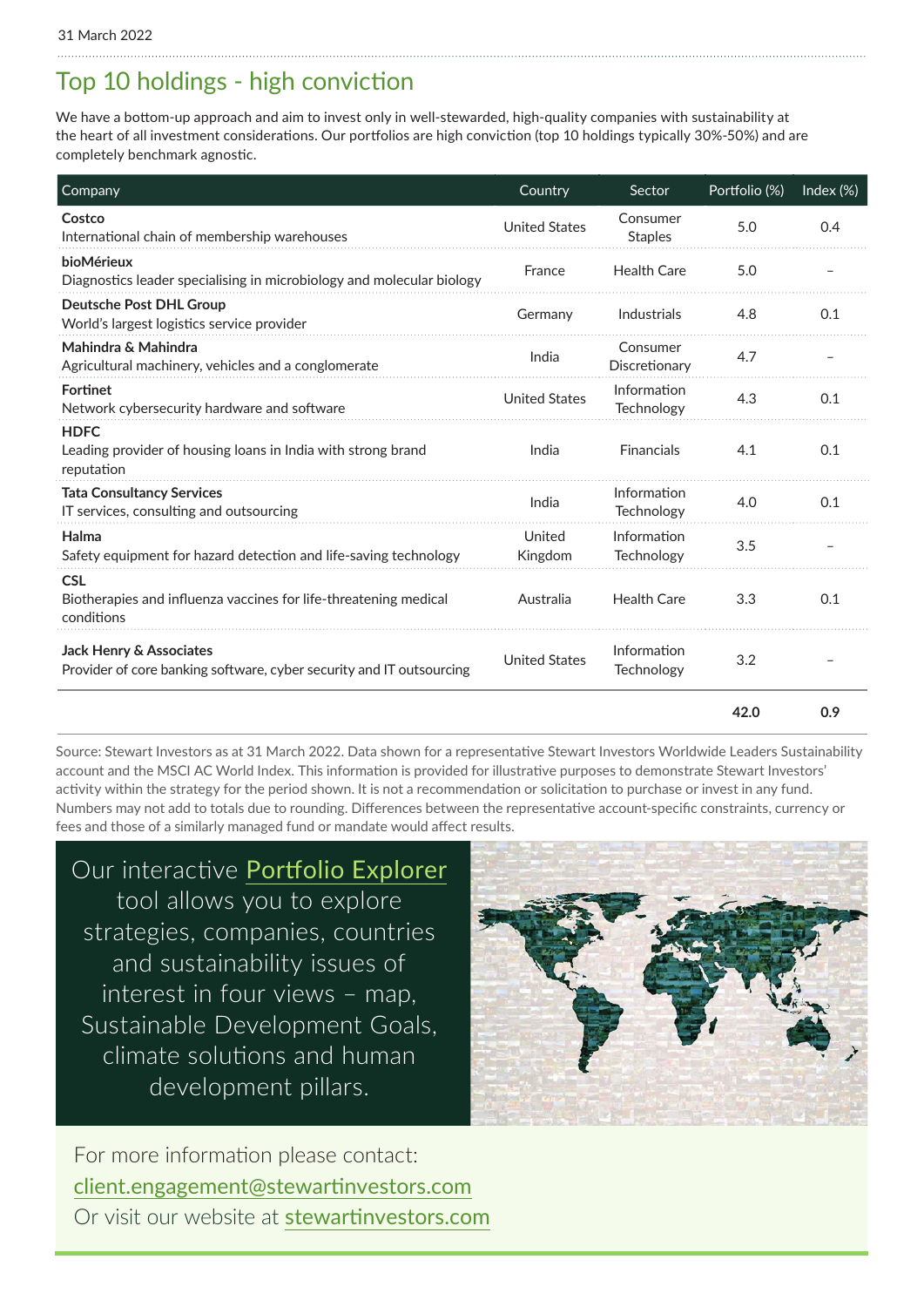### Performance profile – capital protection and growth

Our investment philosophy focuses on delivering strong absolute returns over cycles. This focus means that we define risk as the loss of clients' capital rather than in terms of deviation from any benchmark index. As a result, our performance is likely to lag steeply rising markets, but deliver better results in falling markets. This approach has served clients well over time and over cycles.

### Performance review

| Discrete annual performance<br>USD - composite performance % p.a.            | 12 months to<br>$31-Mar-18$ | $31-Mar-19$ | 12 months to 12 months to<br>$31-Mar-20$ | - 12 months to<br>31-Mar-21 | 12 months to<br>$31-Mar-22$ |
|------------------------------------------------------------------------------|-----------------------------|-------------|------------------------------------------|-----------------------------|-----------------------------|
| <b>Stewart Investors Worldwide Leaders</b><br>Sustainability (Gross of fees) | 16.0                        | 3.4         | -6.6                                     | 46.3                        | 7.5                         |
| <b>Stewart Investors Worldwide Leaders</b><br>Sustainability (Net of fees)   | 15.5                        | 29          | -70                                      | 457                         | 77                          |
| <b>MSCI AC World Index</b>                                                   | 154                         |             | -10.8                                    | 55.3                        | 77                          |

| Performance over periods<br>USD - composite performance % p.a.               | Since launch | 7 years | 5 years | 3 years | 1 year |
|------------------------------------------------------------------------------|--------------|---------|---------|---------|--------|
| Stewart Investors Worldwide Leaders<br><b>Sustainability (Gross of fees)</b> | 9.4          | 10.5    | 12.0    | 13.7    | 7.5    |
| Stewart Investors Worldwide Leaders<br>Sustainability (Net of fees)          | 9.0          | 10.0    | 11.5    | 13.2    | 7.0    |
| <b>MSCI AC World Index</b>                                                   | 9.8          | 10.2    | 122     | 14.3    | 7.7    |

Investment style - downside protection

Composite outperformance since launch (USD net of fees)



#### **These figures refer to the past. Past performance is not a reliable indicator of future results. For investors based in countries with currencies other than USD, the return may increase or decrease as a result of currency fluctuations.**

Source for composite performance: Stewart Investors. Composite performance is shown on a gross and net of fees basis. Gross performance figures do not reflect the deduction of investment fees and expenses. A client's return will be reduced by the effect of investment fees and expenses. Net performance figures are calculated by subtracting a model annual management fee of 0.45% from the gross performance figures. No other expenses or costs have been taken into account when calculating the net performance. This information is provided for illustrative purposes to demonstrate Stewart Investors' activity within the strategy for the periods shown. It is not a recommendation or solicitation to purchase or invest in any fund. Differences between fund or clientspecific constraints and those of a similarly managed mandate would affect results. Source for benchmark: FactSet. Outperformance shown versus the MSCI AC World Index. Index returns are shown on a total return basis and gross of tax. Since launch relates to inception of the composite on 1 November 2013. All data to 31 March 2022 unless otherwise specified.